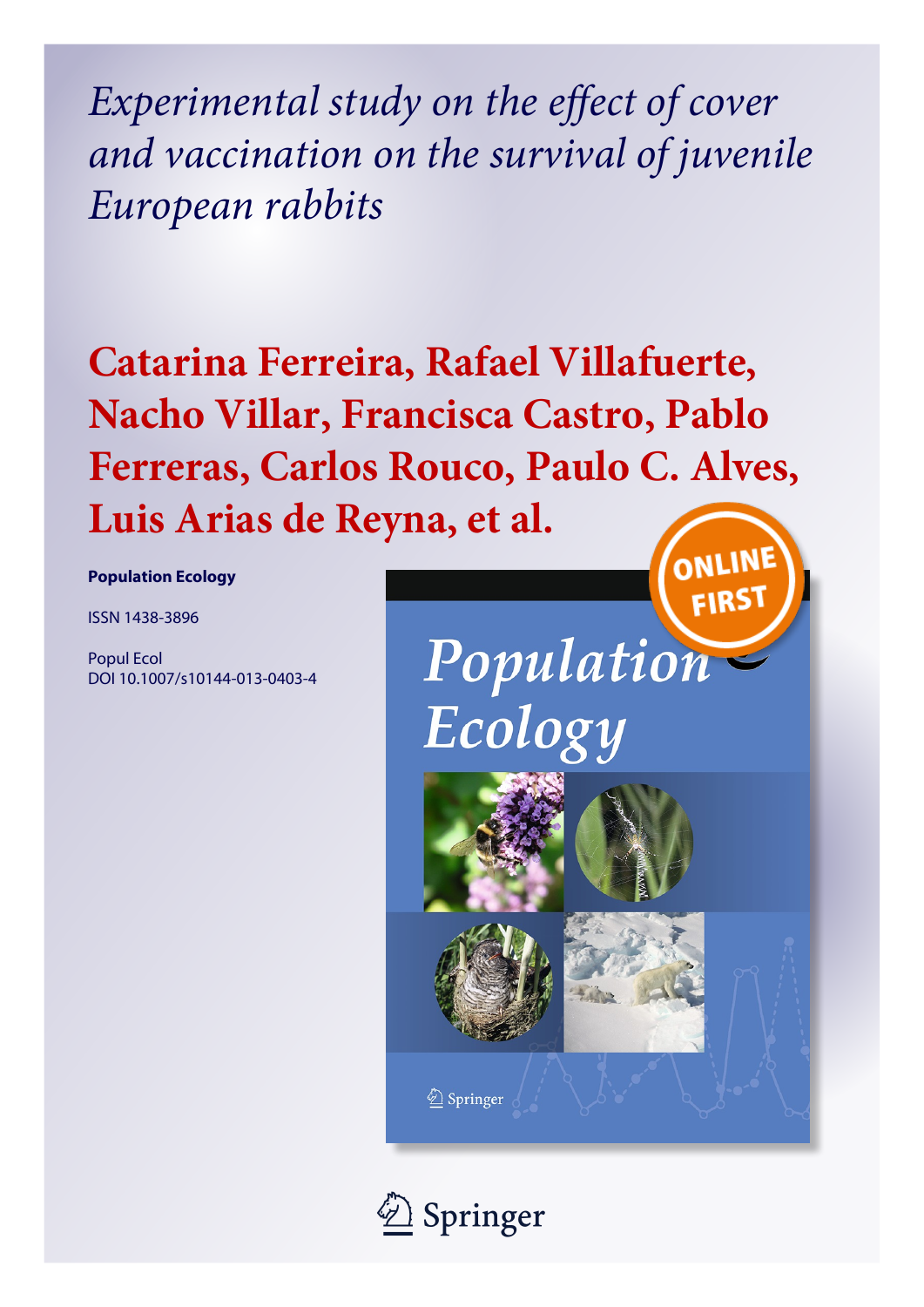**Your article is protected by copyright and all rights are held exclusively by The Society of Population Ecology and Springer Japan. This e-offprint is for personal use only and shall not be self-archived in electronic repositories. If you wish to self-archive your article, please use the accepted manuscript version for posting on your own website. You may further deposit the accepted manuscript version in any repository, provided it is only made publicly available 12 months after official publication or later and provided acknowledgement is given to the original source of publication and a link is inserted to the published article on Springer's website. The link must be accompanied by the following text: "The final publication is available at link.springer.com".**

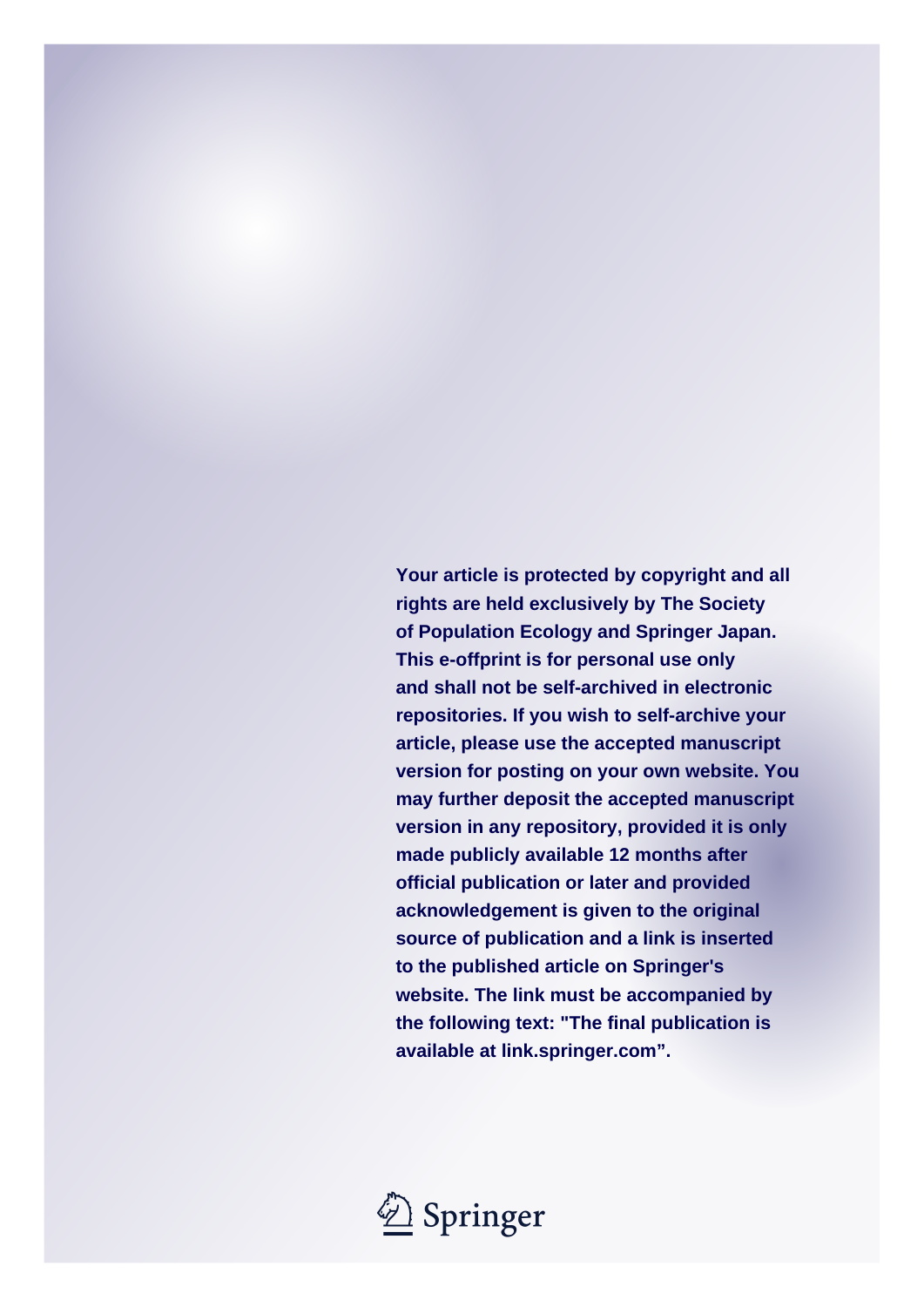ORIGINAL ARTICLE



# Experimental study on the effect of cover and vaccination on the survival of juvenile European rabbits

Catarina Ferreira • Rafael Villafuerte • Nacho Villar • Francisca Castro • Pablo Ferreras • Carlos Rouco • Paulo C. Alves • Luis Arias de Reyna • Steve Redpath

Received: 10 April 2013 / Accepted: 27 August 2013 - The Society of Population Ecology and Springer Japan 2013

Abstract In Mediterranean ecosystems, the European rabbit is a keystone species that has declined dramatically, with profound implications for conservation and management. Predation and disease acting on juveniles are considered the likely causes. In the field, these processes are managed by removing predators, increasing cover to reduce predation risk and by vaccinating against myxomatosis. These manipulations can be costly and, when protected predators are killed, they can also be damaging to conservation interests. Our goal was to test the effectiveness of cover and vaccination on juvenile survival in two large enclosures, free of mammalian predators, by adding cover and vaccinating juveniles. Rabbit warrens were our experimental unit, with nine replicates of four treatments:

Electronic supplementary material The online version of this article (doi:[10.1007/s10144-013-0403-4\)](http://dx.doi.org/10.1007/s10144-013-0403-4) contains supplementary material, which is available to authorized users.

C. Ferreira · R. Villafuerte · F. Castro · P. Ferreras · C. Rouco Instituto de Investigación en Recursos Cinegéticos (CSIC-UCLM-JCCLM), Ronda de Toledo, s/n, 13071 Ciudad Real, Spain

C. Ferreira - P. C. Alves CIBIO, Centro de Investigação em Biodiversidade e Recursos Genéticos, Campus Agrário de Vairão, Universidade do Porto, Vairão, 4485-661 Porto, Portugal

R. Villafuerte (⊠) · F. Castro · L. A. de Reyna Departamento de Zoología, Universidad de Córdoba, Campus de Rabanales, 14071 Córdoba, Spain e-mail: rafael.villafuerte@csic.es

N. Villar - S. Redpath

Aberdeen Centre for Environmental Sustainability (ACES), Institute of Biological and Environmental Sciences, University of Aberdeen, Zoology Building, Tillydrone Avenue, Aberdeen, AB24 2TZ, UK

control, cover, vaccination, and cover and vaccination combined. Our results showed that improved cover systematically increased juvenile rabbit survival, whereas vaccination had no clear effect and the interactive effect was negligible. Our experimental data suggest that improved cover around warrens is an effective way of increasing rabbit abundance in Mediterranean ecosystems, at least when generalist mammalian predators are scarce. In contrast the vaccination programme was of limited benefit, raising questions about its efficacy as a management tool.

Keywords Capture-mark-recapture -

Habitat management · Mediterranean ecosystems · Myxomatosis · Oryctolagus cuniculus · Predation risk

C. Rouco

Landcare Research, PO Box 282, Alexandra 9340, New Zealand

P. C. Alves

Departamento de Biologia, Faculdade de Ciências da Universidade do Porto, Rua do Campo Alegre, S/N, Edifício FC4, 4169-007 Porto, Portugal

P. C. Alves College of Forestry and Conservation, University of Montana, Missoula, USA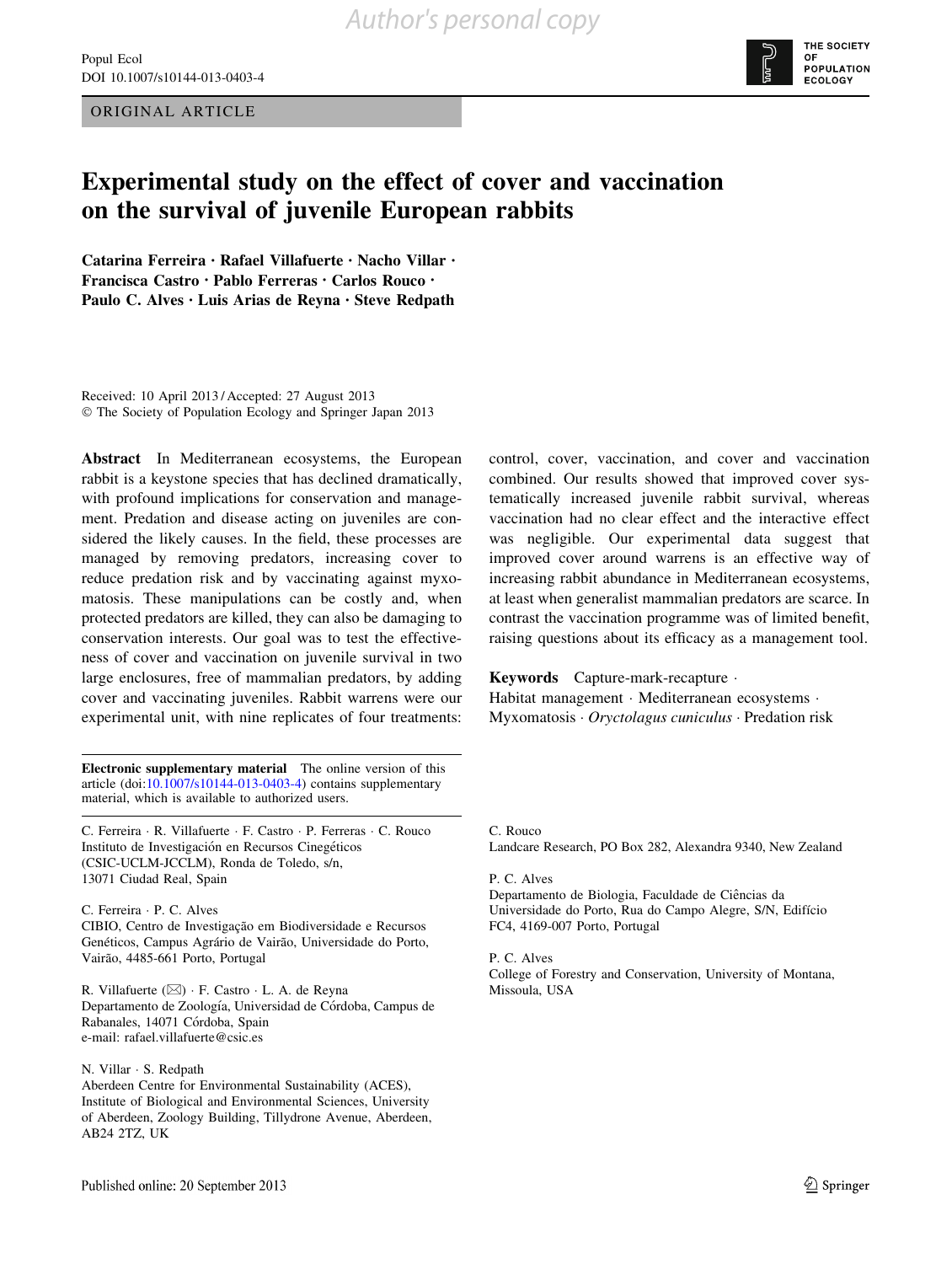### Introduction

Disease and predation can profoundly affect animal populations (e.g., Sinclair and Arcese [1995;](#page-9-0) Connors et al. [2010\)](#page-8-0). Studies of their impact on fitness have tended to focus on one process, yet in reality both processes can operate simultaneously, and may well interact in the field. On one hand, disease is known to increase the likelihood of animals being killed by predators (Temple [1987;](#page-9-0) Møller and Erritzoe [2000\)](#page-9-0); whilst on the other hand, the risk of predation can have severe sub-lethal effects, affecting the incidence of disease and long-term survival and fitness (e.g., Navarro et al. [2004;](#page-9-0) Sheriff et al. [2011\)](#page-9-0). An understanding of the relative importance of such population processes is crucial to develop effective management strategies aimed at species conservation and recovery.

In Mediterranean ecosystems of southwest Europe, European rabbits (Oryctolagus cuniculus) are considered a keystone species, mainly because they represent an important prey for nearly 40 predator species (Villafuerte [1994;](#page-9-0) Delibes-Mateos et al. [2007\)](#page-9-0). Rabbits are also an important small-game species in Spain, being hunted in over 30,000 private hunting estates covering more than 70 % of the country (Villafuerte et al. [1998](#page-9-0)). Yet rabbit populations have declined dramatically in recent decades with consequences for conservation and hunting (Angulo and Villafuerte [2003](#page-8-0)). Declines have generated expensive game management efforts to stabilize and increase populations, often with little supporting evidence for their efficacy (Delibes-Mateos et al. [2008](#page-9-0)).

Viral diseases, such as myxomatosis, and predation are thought to have played a major role in rabbit population declines (Villafuerte et al. [1994](#page-9-0); Angulo [2003;](#page-8-0) Moreno et al. [2007](#page-9-0); Cotilla et al. [2010\)](#page-8-0). Both of them operate primarily on juvenile rabbit survival (Smith and Trout [1994;](#page-9-0) Villafuerte [1994;](#page-9-0) Calvete et al. [2002](#page-8-0); Angulo and Villafuerte [2003;](#page-8-0) Cotilla et al. [2010\)](#page-8-0). In the wild, the pattern of myxomatosis outbreaks is closely related to the recruitment of susceptible juvenile rabbits during the breeding season (Calvete et al. [2002](#page-8-0)). Juvenile rabbits are virtually all infected in their first year of life and they either sucumb or survive to the disease (e.g., through maternal conferred immunity). Hence, the epidemiological pattern of myxomatosis is characterized by a rapid increase of antibodies in juvenile rabbits as a consequence of the annual outbreak, resulting in a high prevalence of antibodies in adult rabbits (Calvete et al. [2004](#page-8-0)). Similarly, predation acts predominantly on the younger age classes (Villafuerte [1994](#page-9-0); Cotilla and Villafuerte [2007;](#page-8-0) Tablado et al. [2012\)](#page-9-0). This predation pressure on juvenile rabbits is imposed mainly by raptors during winter and spring, potentially causing the loss of over 60 % of the reproductive potential of the population (Villafuerte [1994\)](#page-9-0). The impact of avian predation is therefore a major conservation concern in southern Europe (Viñuela and Villafuerte [2003](#page-9-0)).

Predation and disease are also known to interact in lagomorphs (Tablado et al. [2012\)](#page-9-0). For example, diseases may make rabbits more vulnerable to predation and high predation risk may influence physical condition, compromising immunity and making rabbits more vulnerable to disease (Dunsmore et al. [1971;](#page-9-0) Villafuerte et al. [1997](#page-9-0); Moreno et al. [2007;](#page-9-0) Sheriff et al. [2011;](#page-9-0) Tablado et al. [2012](#page-9-0)).

Attempts to reduce levels of predation focus primarily on the direct legal control of predators and, indirectly, on the increase of the extent of available cover, or on the illegal killing of protected species (e.g., Moreno et al. [1996](#page-9-0); Villafuerte and Moreno [1997](#page-9-0); Villafuerte et al. [1998](#page-9-0); Lombardi et al. [2003\)](#page-9-0). Management to reduce the impact of diseases focuses on vaccination campaigns using commercial vaccines (Calvete et al. [2004](#page-8-0); Guitton et al. [2008](#page-9-0)). These commercial vaccines succeed in immunizing domestic rabbits, but they appear to be less effective in the field (Ferreira et al. [2009](#page-9-0)). Rabbit management can be very costly (e.g., Delibes-Mateos et al. [2008](#page-9-0)) and, in the case of illegal predator control, it can have important conservation implications (Villafuerte et al. [1998\)](#page-9-0). Yet little attempt has been made to understand the relative influence of both processes (predation and disease) on the effectiveness of legal forms of management.

The goal of this study was to experimentally manipulate cover and susceptability to disease through vaccination and test their effectiveness at improving juvenile rabbit survival. Here we focus on juvenile rabbit survival, as an indicator of population quality and a crucial parameter for population persistence (Smith and Trout [1994](#page-9-0); Angulo and Villafuerte [2003](#page-8-0); Cotilla and Villafuerte [2007](#page-8-0)). We worked in large enclosures, where mammalian predators were excluded, as is the case in many managed hunting estates, and where there was grass, but little other cover. We increased cover around rabbit warrens and manipulated susceptability to disease by vaccinating juvenile rabbits against myxomatosis using a standard, commercial vaccine.

We expected that cover would improve juvenile survival directly by reducing predation by raptors, and indirectly by reducing the impact of myxomatosis. We anticipated that myxomatosis would outbreak half way through the experiment. We expected that vaccination would improve juvenile survival directly by reducing the impact of myxomatosis, and indirectly by reducing the levels of predation. Specifically, our predictions were that: (1) rabbits in control plots would always have lower survival; (2) rabbits in control plots would have higher survival before than after the disease outbreak; (3) cover would always improve juvenile survival relative to control plots, equally before and after the outbreak; (4) vaccination would increase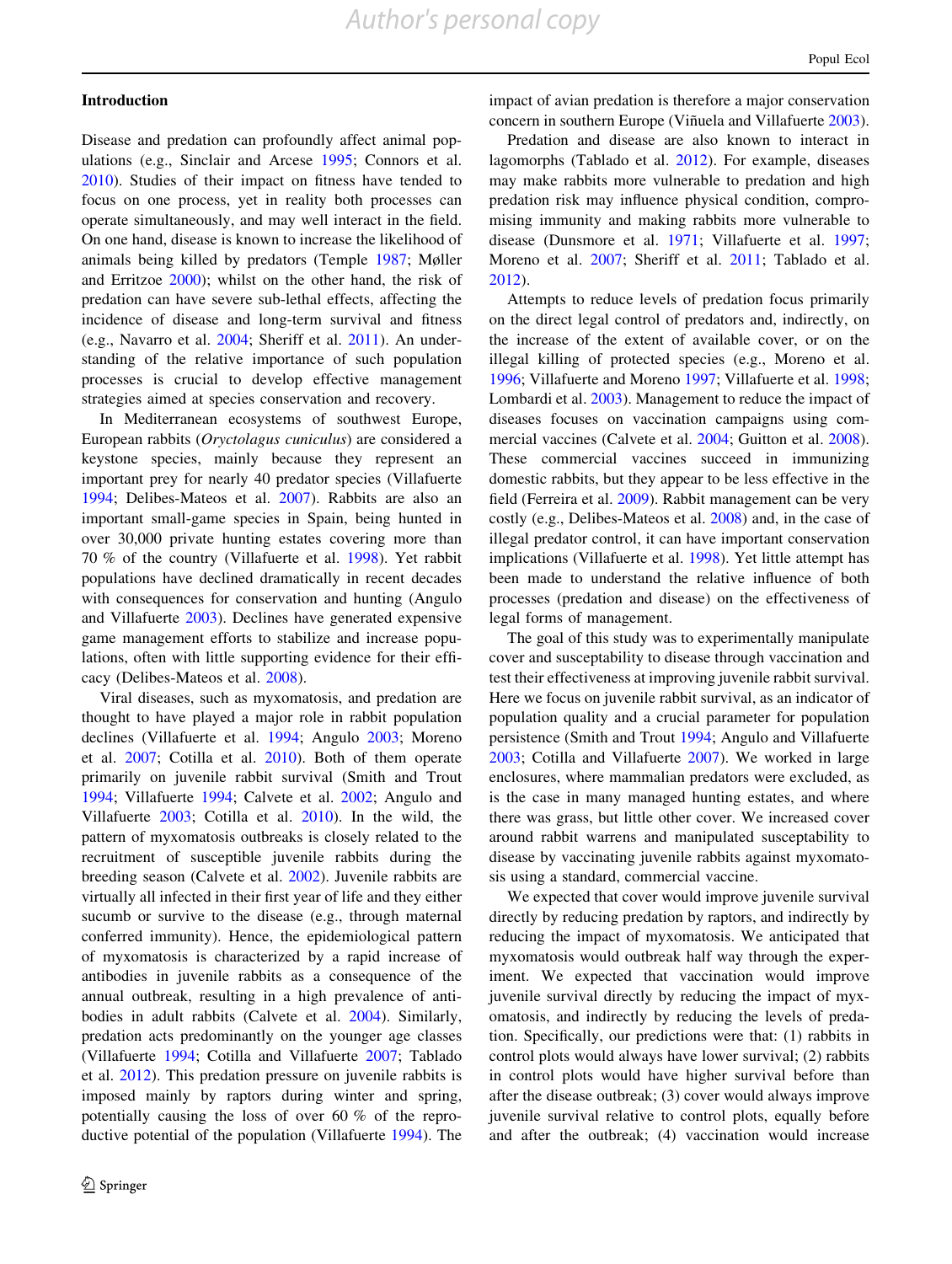survival only after the outbreak, being similar to control before the outbreak; and (5) combined cover and vaccination treatments would have similar survival to that of cover alone before the outbreak, but the highest survival after the outbreak.

### Methods

#### Study area

The study area (Los Melonares) is situated in the south of the Sierra Norte Natural Park of Seville, Sierra Morena, SW Spain. It is characterised by a typically Mediterranean climate, with hot, dry summers and temperate, wet winters. The area consists mainly of grassland and scrubland including Cistus ladanifer, Pistacia lentiscus, Myrtus communis, Lavandula stoechas and Retama sphaerocarpa. The subspecies of wild rabbit occurring in the study area is the O. cuniculus algirus. Eleven species of raptors are known to nest in the area, many of which preyed extensively on rabbits (Delibes-Mateos et al. [2007\)](#page-9-0).

## Experimental design

In 2002, four 200  $\times$  200 m experimental plots were built, approximately 1 km from each other in the grassland area, in the context of a rabbit recovery program (see Rouco et al. [2008,](#page-9-0) [2011](#page-9-0) for more details). No natural or artificial warrens were previously present in any plot. Two of these plots were provided with an exclusion fence to prevent the entry of terrestrial mammalian predators. Fenced enclosures are an increasingly used management technique in southwest Europe, to support high densities of rabbits and provide food for threatened populations of birds of prey (Ferreira and Delibes-Mateos [2010](#page-9-0); Ferrer et al. [2013](#page-9-0); Guerrero-Casado et al. [2013](#page-9-0)). Additionally, these are convenient systems to simulate legal predator control, one of the most important management measures implemented in this region to boost rabbit populations (Angulo [2003](#page-8-0)). For this reason, in this paper we focus on the two fenced plots only. Fences were 3 m tall and 1 m underground  $(4 \times 4$  cm mesh), with an electric wire at the top, to prevent mammalian predators entering. Small terrestrial predators were excluded by attaching another fence of smaller mesh size at the base (120 cm tall,  $1.5 \times 1.5$  cm mesh).

In each plot 18 artificial warrens were built and were regularly distributed in four alternate lines of four or five warrens approximately 40 m apart (Rouco et al. [2011](#page-9-0)). Two different warren sizes were built: large (6 per plot) and small (12 per plot). Large warrens were exactly four times bigger than the small ones. Each warren was constructed using wooden pallets, wood, stones and soil (Rouco et al. [2008](#page-9-0)) and surrounded with a wire net (approximately 1 m high, 0.5 m underground, 1.5 cm mesh). Three rabbit traps were placed around the small warrens and five around the large ones. Rabbits could only leave or enter warrens by passing through these traps. Food and water were provided ad libitum next to each warren in both plots throughout the experiment ensuring that these resources were never limiting. Rabbits were live-trapped in all warrens in the two plots over 2–3 consecutive nights every month (usually the last week of each month) from March to October 2007. At their first capture, animals were marked with individually numbered ear tags and measured (sex, weight, tarsus and ear length).

Predation and disease were manipulated as follows. Warrens were randomly allocated to one of the following four treatments: control (no treatment), cover, vaccination, or both cover and vaccination. In total, there were nine warrens (3 large and 6 small) in each treatment split between the two plots. The impact of raptor predation was manipulated by adding cover to the surroundings of the appropriate warrens (e.g., Richardson and Wood [1982](#page-9-0)). Cover was added in February 2007 and consisted of six wooden pallets  $(2 \times 1$  m) placed in the immediate vicinity of the warren exits. These provided cover for rabbits to move to and from their feeding areas. To manipulate the impact of myxomatosis, all juvenile rabbits (weight  $\leq$ 900 g; Soriguer [1981](#page-9-0); Villafuerte [1994](#page-9-0)) were either injected with 0.5 ml of a commercial vaccine against myxomatosis (POX-LAP from OVEJERO Laboratories, León, Spain), or a 0.5 ml saline control solution, at their first capture. Myxomatosis was known to be consistently present in the population with typical annual outbreaks in the summer (Villafuerte et al. [1994;](#page-9-0) Calvete et al. [2002](#page-8-0); Rouco et al. [2008\)](#page-9-0), in contrast to RHD (Rabbit Hemorrhagic Disease) for which outbreaks are extremely irregular. In 2007, the myxomatosis peak was detected in July when nearly 50 % of juvenile rabbits showed symptoms of the disease, regardless of treatment (Ferreira et al. [2009](#page-9-0)), and so, for analyses purposes, we considered this month to represent the disease peak. Finally, blood samples were collected in two occasions (April and October 2007, preand post-outbreak periods, respectively) to detect antibodies against myxomatosis in juvenile rabbits as a way to check immunization against myxomatosis, since seropositivity would indicate which animals could potentially survive after the disease outbreak. The details on the seroprevalence analysis and results are throroughly presented in Ferreira et al. [\(2009](#page-9-0)).

Capture-mark-recapture survival analysis

We used capture-mark-recapture techniques (Lebreton et al. [1992\)](#page-9-0) to test our predictions about the effects of cover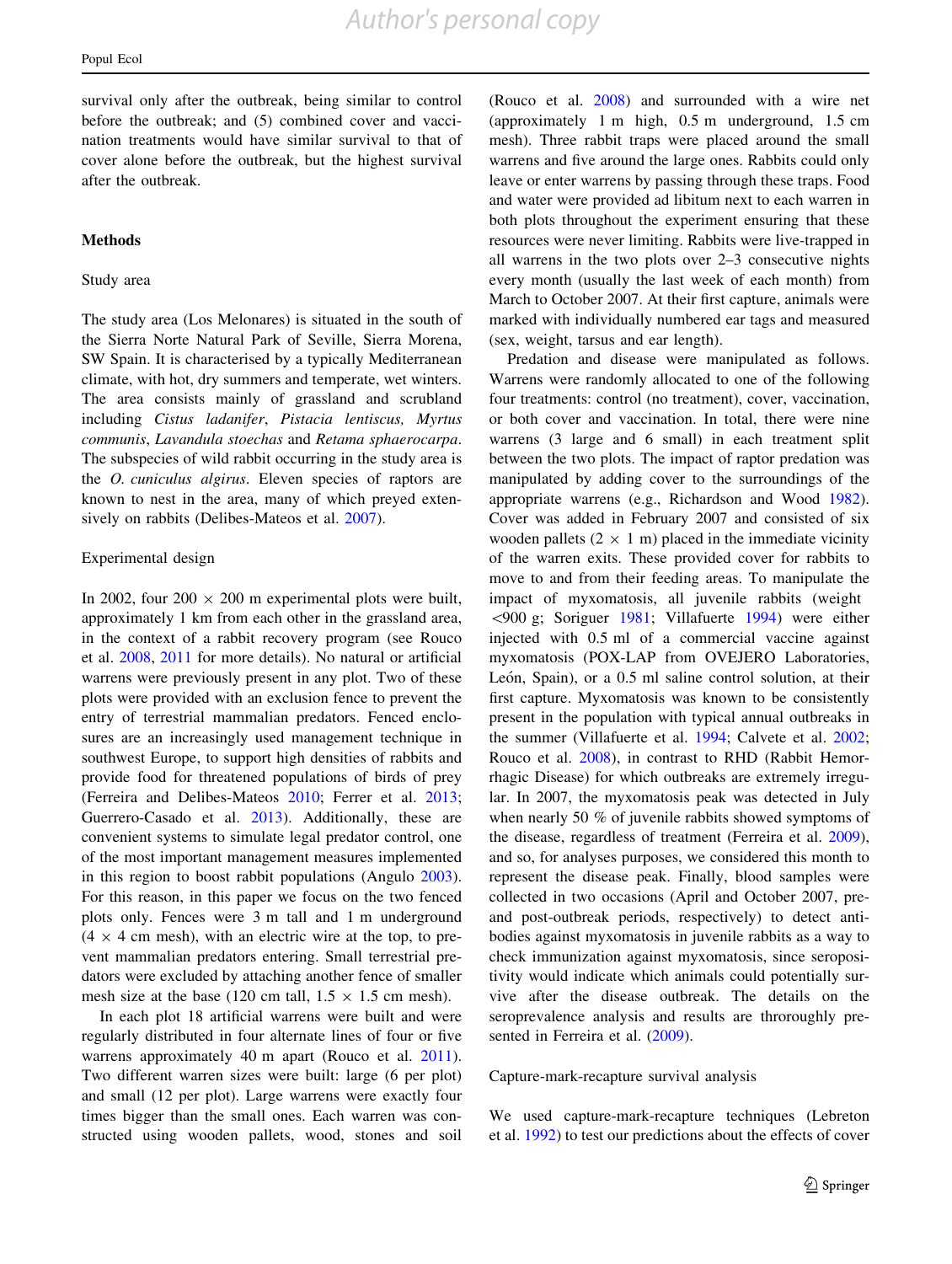*Author's personal copy*

and vaccination on juvenile survival. First we built an initial capture history database spanning all sampling occasions (March to October 2007) with all juvenile rabbits grouped by treatment in order to test that the dataset met the assumptions underlying capture-mark-recapture analyses (Lebreton et al. [1992](#page-9-0)). We tested these assumptions by applying the goodness-of-fit tests available in the program U-CARE 2.3 (Choquet et al. [2005\)](#page-8-0). Then we modified the structure of the capture-recapture dataset according to the biases detected, and performed further goodness-of-fit tests of dispersion in MARK 6.0 (White and Burnham [1999](#page-9-0)). Once we had a suitable general starting model that fitted the data adequately, we incorporated plot, warren size and time varying age (since some juveniles became adults during the experiment) as covariates of both survival and detection probability.

Subsequently we used MARK 6.0 to model survival and detection probability, using the Akaike's Information Criterion modified for small sample sizes  $(AIC<sub>c</sub>)$  in order to assess model fit (Burnham and Anderson [2002\)](#page-8-0). We started by investigating the influence of covariates, infection period and experimental treatment on detection probability. Models accounting for infection period were designed to fit a hypothetical difference in estimates before and after the outbreak of myxomatosis in July. This was achieved by merging pre-outbreak (March–June) and post-outbreak (July–October) time dependent parameters separately. We then investigated the influence of covariates, infection period and experimental treatment in survival rates.

To test for an effect of myxomatosis on juvenile survival, we assessed whether infection period explained a significant part of the temporal variation in survival using an ANODEV test (Grosbois et al. [2008](#page-9-0)). The test included a model with constant survival for all treatments, a model with time dependent survival for all treatments, and a model where pre-/post-outbreak survival parameters differed additively for all treatments.

To assess differences in juvenile survival between experimental treatments, we used treatment contrasts, where model fit was assessed using  $AIC_c$ . Differences between pairs of treatments were assessed by comparing models with (1) equal survival parameters for the pair of treatments, (2) with different parameters before and after the outbreak of myxomatosis, (3) with different parameters only before the outbreak, or (4) with different parameters only after the outbreak. In addition, similar contrasts were used to assess whether cover and vaccination had an additive or interactive effect in the combined treatment before and/or after the outbreak. Because transience in juvenile survival was detected (see Electronic Supplementary Material [ESM]), estimates reported in the results and discussion sections refer to the non-transient class. Estimates for the transient class are provided in ESM. In order to account for model uncertainty, parameter estimates reported in this manuscript are model averaged across the best set of models with refined detection probability and survival rates (Burnham and Anderson [2002](#page-8-0)). Results and contrasts reported are based on differences on the logit scale, since we used the logit link throughout the analysis in MARK (White and Burnham [1999](#page-9-0)).

## Results

Between March and October 2007, 1312 juveniles were live-trapped, 595 of which corresponded to new captures (details in Table S1 in ESM). The mean number of juvenile rabbits captured per warren per month was  $16.60 \pm 1.300$ (standard error). Initial models suggested that neither treatment nor infection period affected probability of detecting rabbits (Table S4 in ESM). Refinement of survival parameterisation indicated a large influence of plot and age, and a small influence of warren size on juvenile survival (models 10–14, Table [1](#page-6-0)). Accounting for treatment improved model fit (compare models 17 and 20, 19 and 22, 15 and 18, Table [1\)](#page-6-0).

Model fit was not improved by accounting for infection period (models 20–22, Table [1\)](#page-6-0). However, examination of monthly survival estimates from an additive time dependent model (model 17 in Table [1](#page-6-0)) showed a marked decrease in juvenile survival in August, suggesting that the impact of a July outbreak of myxomatosis might be reflected with 1 month delay in juvenile survival (Table S3 in ESM). Thus, we fitted a further set of models with a delayed impact of the outbreak in survival, e.g., where the pre-outbreak period ran from March to July (instead of June as previously considered), while the post-outbreak period ran from August to October. This set of models showed a better fit than previous models (compare models 15, 16 and 18 with their time varying/infection period equivalents, Table [1\)](#page-6-0).

The ANODEV test indicated that myxomatosis explained a significant part of the time variation in survival  $(F_{1,22} = 18.90, P < 0.001)$ , causing a substantial reduction in mean survival rates across all treatments (Fig. [1](#page-7-0)). Between treatment contrasts (Table [2\)](#page-8-0) suggested that cover improved juvenile survival compared to control, especially before the outbreak (estimates for non-transients rabbits pre-outbreak cover = 0.939, 95 % CI [0.848, 0.977], control =  $0.907$  [0.807, 0.958]; post-outbreak cover =  $0.325$ [0.211, 0.464], control = 0.250 [0.163, 0.380]). However, vaccination did not improve juvenile survival in relation to controls, (pre-outbreak vaccinated  $= 0.906$  [0.809, 0.957]; post-outbreak vaccinated  $= 0.271$  [0.180, 0.387]). In the combined treatment, juvenile survival was similar to control pre-outbreak (0.903 [0.790, 0.958]) and higher than control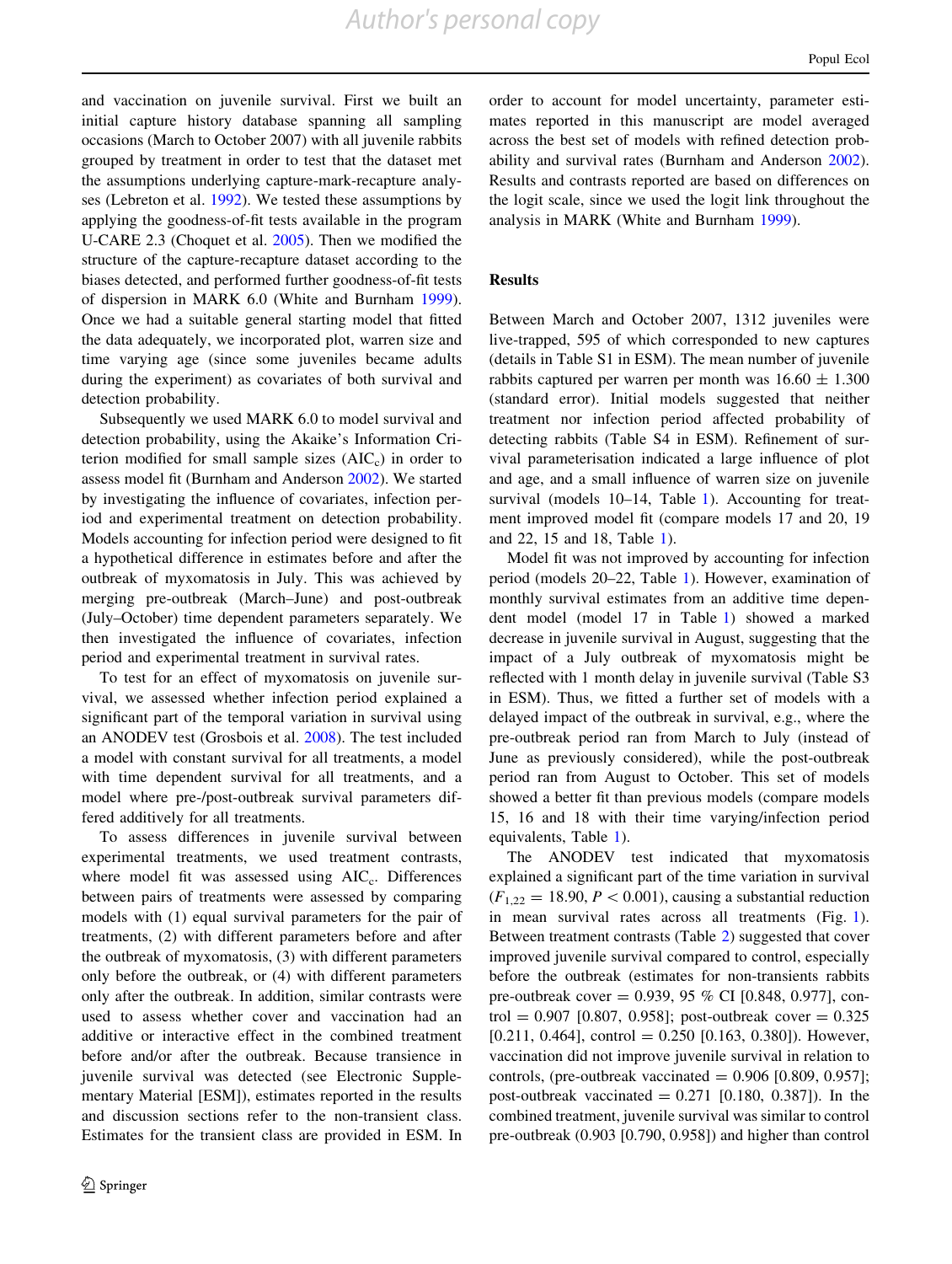<span id="page-6-0"></span>Table 1 Summary of the model selection process

| Modelling step                                           | Model<br>number | Model specification                                                                    | $AIC_c$  |
|----------------------------------------------------------|-----------------|----------------------------------------------------------------------------------------|----------|
| General starting model                                   | $\mathbf{1}$    | $\Phi$ (a2 + t) + Age + Plot + WSize, $p(t)$ + Age + Plot + WSize                      | 2,861.77 |
| Detection probability covariates                         | 2               | $\Phi$ (a2 + t) + Age + Plot + WSize, $p(t)$ + Age + Plot                              | 2,859.99 |
|                                                          | 3               | $\Phi$ (a2 + t) + Age + Plot + WSize, $p(t)$ + Age + Plot + WSize                      | 2,861.77 |
|                                                          | 4               | $\Phi$ (a2 + t) + Age + Plot + WSize, $p(t)$ + Age + WSize                             | 2,867.41 |
|                                                          | 5               | $\Phi$ (a2 + t) + Age + Plot + WSize, $p(t)$ + Plot + WSize                            | 2,947.49 |
|                                                          | 6               | $\Phi$ (a2 + t) + Age + Plot + WSize, $p(t)$                                           | 2,950.61 |
| Detection probability, infection period<br>and treatment | 7               | $\Phi$ (a2 + t) + Age + Plot + WSize, $p(t)$ + Age + Plot                              | 2,859.99 |
|                                                          | 8               | $\Phi$ (a2 + t) + Age + Plot + WSize, $p(t + \text{treat}) + \text{Age} + \text{Plot}$ | 2,861.57 |
|                                                          | 9               | $\Phi$ (a2 + t) + Age + Plot + WSize, $p(t + inf)$ + Age + Plot                        | 2,870.68 |
| Survival rates covariates                                | 10              | $\Phi$ (a2 + t) + Age + Plot + WSize, $p(t)$ + Age + Plot                              | 2,859.99 |
|                                                          | 11              | $\Phi$ (a2 + t) + Age + Plot, $p(t)$ + Age + Plot                                      | 2,861.44 |
|                                                          | 12              | $\Phi$ (a2 + t) + Age + WSize, $p(t)$ + Age + Plot                                     | 2,863.71 |
|                                                          | 13              | $\Phi$ (a2 + t) + Plot + WSize, $p(t)$ + Age + Plot                                    | 2,871.40 |
|                                                          | 14              | $\Phi$ (a2 + t), $p(t)$ + Age + Plot                                                   | 2,877.53 |
| Survival rates, infection period<br>and treatment        | 15              | $\Phi$ (a2 + delayinf + treat) + Age + Plot + WSize, $p(t)$ + Age + Plot               | 2,855.96 |
|                                                          | 16              | $\Phi$ (a2 + delayinf $\times$ treat) + Age + Plot + WSize, $p(t)$ + Age + Plot        | 2,856.06 |
|                                                          | 17              | $\Phi$ (a2 + t + treat) + Age + Plot + WSize, $p(t)$ + Age + Plot                      | 2,856.83 |
|                                                          | 18              | $\Phi$ (a2 + delayinf) + Age + Plot + WSize, $p(t)$ + Age + Plot                       | 2,857.52 |
|                                                          | 19              | $\Phi$ (a2 + inf + treat) + Age + Plot + WSize, $p(t)$ + Age + Plot                    | 2,859.63 |
|                                                          | 20              | $\Phi$ (a2 + t) + Age + Plot + WSize, $p(t)$ + Age + Plot                              | 2,859.99 |
|                                                          | 21              | $\Phi$ (a2 + inf $\times$ treat) + Age + Plot + WSize, $p(t)$ + Age + Plot             | 2,863.02 |
|                                                          | 22              | $\Phi$ (a2 + inf) + Age + Plot + WSize, $p(t)$ + Age + Plot                            | 2,863.40 |
|                                                          | 23              | $\Phi$ (a2 + treat) + Age + Plot + WSize, $p(t)$ + Age + Plot                          | 2,889.66 |

For every successive modelling step, the complete set of models considered is given, with decreasing level of support based on Akaike's Information Criterion  $(AIC<sub>c</sub>)$  scores

Note: Symbols:  $\Phi$  survival rate, p detection probability, treat treatments (categorical: control, cover, vaccination, or both cover and vaccination),  $a2$  time since marking subclasses (categorical: 1 month since marking vs  $>1$  month), inf myxomatosis infection periods (categorical: preoutbreak vs. post-outbreak), *delayinf* infection period with one-month delay in the impact of myxomatosis,  $t =$  time dependent parameter, Age time-varying covariate age, Plot covariate experimental plots (fenced enclosures), WSize covariate warren size

post-outbreak (0.326 [0.189, 0.502]). Estimates above show that survival in the combined treatment was similar to control and vaccination treatments before the outbreak and similar to that of cover after the outbreak.

#### Discussion

This experiment demonstrated that, in the absence of mammalian predators, juvenile rabbit survival was highest in warrens with additional cover. However, the level of improved survival was relatively modest in the pre-outbreak period (with a 3.5 % increase relative to controls) but rather important during the post-outbreak phase (26.3 % increase relative to controls). In contrast, vaccination had no measurable effect on juvenile survival, despite the fact that the myxomatosis outbreak had a large impact on juvenile survival across all treatments.

The unexpected observation that vaccination did not improve juvenile survival could be related to different causes. For example, it has been shown that vaccination can have adverse effects on rabbit physiology (Peeters et al. [1995;](#page-9-0) Twigg et al. [1997](#page-9-0)). Some secondary effects include mild fevers (Marlier et al. [2000\)](#page-9-0) and lethargy, making juveniles less responsive and more vulnerable to predation or even death. There is also the possibility that vaccination failed to immunize juvenile rabbits or failed to improve the survival of this age class at the population level. The fact that in a previous study (Ferreira et al. [2009\)](#page-9-0) the proportion of juveniles seropositive to myxomatosis was similar between vaccinated vs. non-vaccinated, both before and after the disease outbreak, may corroborate the first possibility. In fact, in the post-outbreak period (October 2007), all of the juveniles sampled in Ferreira et al. ([2009\)](#page-9-0) were seropositive to the disease regardless of whether they had been vaccinated or not against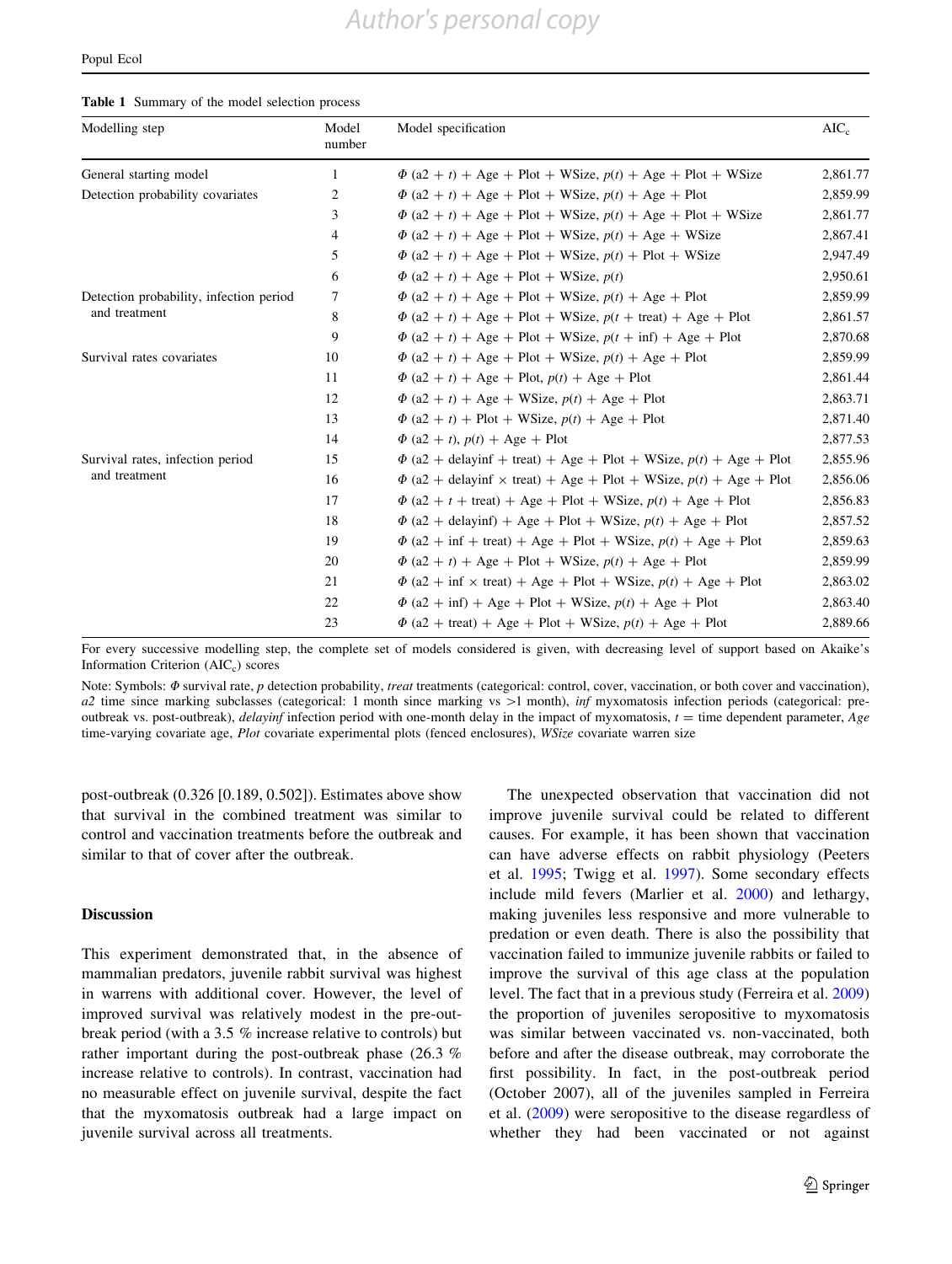<span id="page-7-0"></span>

Fig. 1 The combined effect of treatment and infection period (preoutbreak: March–July and post-outbreak: August–October) on juvenile survival across the whole experiment and obtained from Time Since Marking (TSM) models. The graph shows model averaged survival mean estimates  $(\pm SE)$  for non-transient juveniles

myxomatosis prior to the outbreak, which suggests that, in our experiment, vaccinating against myxomatosis was redundant. Vaccination campaigns in the field can additionally be influenced by the highly variable spatial–temporal pattern exhibited by the virus (Villafuerte et al. [2000\)](#page-9-0), which is a function of a variety of factors such as the virulence of circulating strains or population density (Arthur and Louzis [1988](#page-8-0)). It is therefore possible that the vaccine we used (developed for domestic rabbits), which is the only one available against myxomatosis (regardless of the source laboratory of production), might be ineffective at protecting wild specimens against all the strains of the virus occurring in the wild. The latter is supported by the report of cases where highly virulent strains have decimated even vaccinated rabbits in rabbitries, e.g., in Greece (Kritas et al. [2008\)](#page-9-0). Whatever the mechanism it seems clear that vaccination programmes in wild populations are likely to be costly (e.g., average 4,790 euros/year per 2,000 ha; Angulo [2003\)](#page-8-0) and potentially ineffective (Ferreira et al. [2009](#page-9-0)).

Our results clearly show that cover improves juvenile rabbit survival in areas where raptors are their main predators. Avian predation is particularly heavy on juveniles up to 3 months of age (Villafuerte and Viñuela [1999](#page-9-0)) and this could explain the success of the cover treatment in our study. Cover is fundamental for juvenile rabbits as a resource that increases refuge opportunities from predators (Moreno et al. [1996](#page-9-0)), decreases the need for group vigilance (Villafuerte [1994](#page-9-0)), and reduces individual distances to forage (Villafuerte and Moreno [1997\)](#page-9-0).

Across the Iberian Peninsula rabbits seem to be recovering better in areas where several management activities have been carried out simultaneously and regularly (Delibes-Mateos et al. [2008\)](#page-9-0). In particular, improved rabbit recovery has been observed in hunting estates where both mammalian predator control and habitat management are frequently applied (Angulo [2003;](#page-8-0) Delibes-Mateos et al. [2008](#page-9-0)). Conversely, rabbit populations did not change in places where restocking or vaccination were the main management activities (Delibes-Mateos et al. [2008](#page-9-0)). Rabbits are such an important component of Mediterranean ecosystems (Delibes-Mateos et al. [2007](#page-9-0)) that there is an urgent need to restore healthy, wild populations. This will benefit both conservation and human wellbeing and livelihoods. Whilst rabbit populations are at low density, protected species of predators are likely to continue to be vulnerable to direct or indirect killing by hunters (Márquez et al. [2013](#page-9-0)). Identifying the most effective management techniques to improve rabbit abundance is therefore urgently needed. The results from this study suggest that habitat management to improve cover is likely to be most effective at improving survival of juvenile rabbits. There is now a need to understand the optimum strategies for managing cover and other habitat features targeted at the European rabbit (Ferreira et al. [2013\)](#page-9-0).

Despite clear results, caution needs to be taken before extrapolating them to natural populations, since they are based on only two enclosures studied over 8 months and during one single outbreak. Our rabbits were free from mammalian predators and were provided with ad libitum food and water at all times. They were therefore in good condition and may have higher survival than wild populations. For example, the average juvenile survival in Doñana National Park was 0.45 (Villafuerte [1994\)](#page-9-0), which is considerably lower than in our study. Also the concomitant influence of RHD was not explored in our study, although this disease was not detected in our study area during 2007. Therefore, further research should explore (1)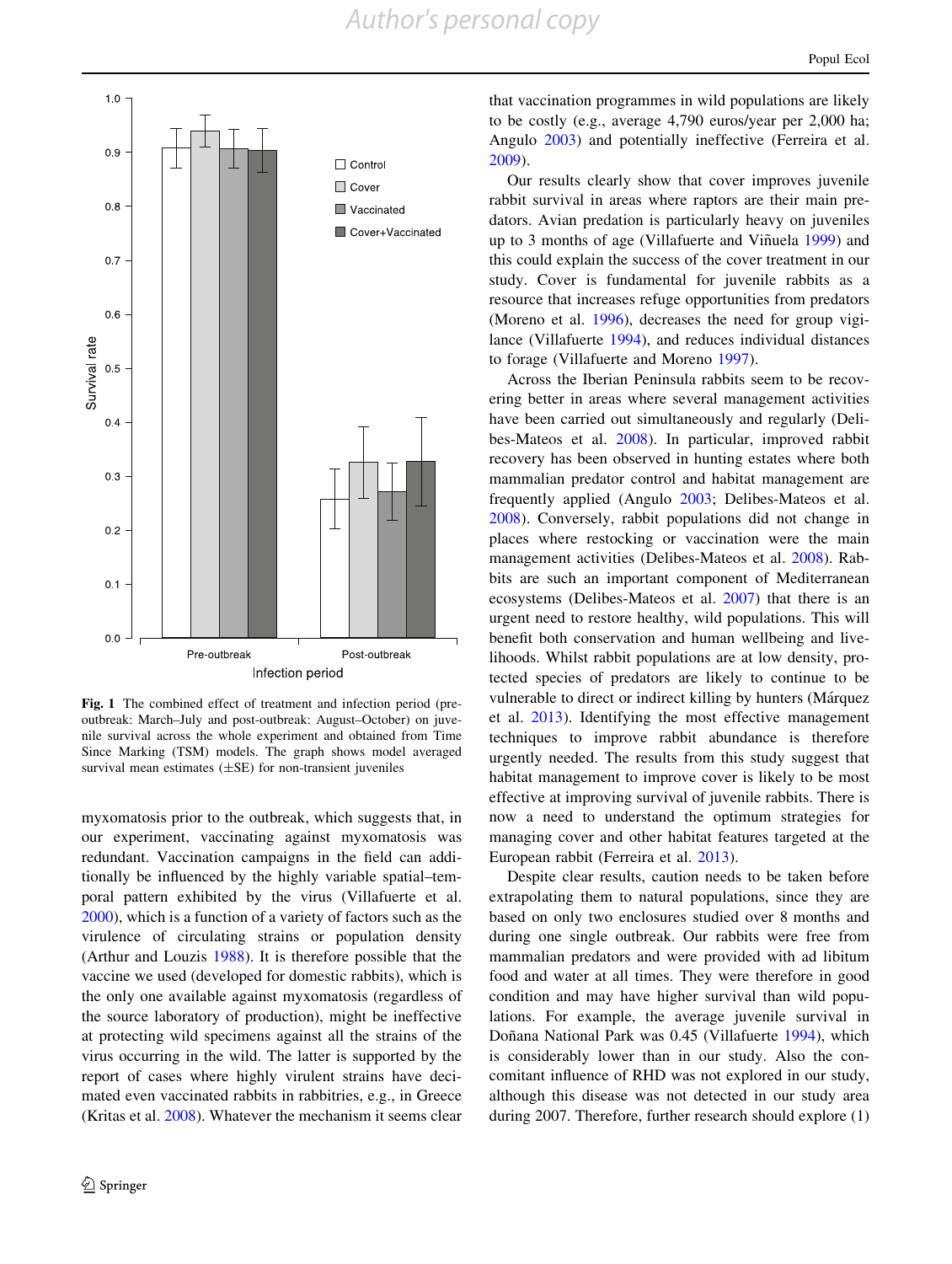<span id="page-8-0"></span>

| Contrast set                  | Model fitted                                                               | $AICc$ interaction set | $AICc$ additive set |
|-------------------------------|----------------------------------------------------------------------------|------------------------|---------------------|
| Baseline model                |                                                                            | 2,856.06               | 2,855.96            |
| cover vs. control             | $\Phi$ cover = $\Phi$ control                                              | 2,858.91               | 2,859.61            |
|                               | $\Phi$ cover $\neq$ $\Phi$ control both periods                            | 2,856.06               | 2,855.95            |
|                               | $\Phi$ cover $\neq$ $\Phi$ control pre-outbreak only                       | 2,854.83               | 2,852.96            |
|                               | $\Phi$ cover $\neq$ $\Phi$ control post-outbreak only                      | 2,858.61               | 2,861.48            |
| vaccinated vs. control        | $\Phi$ vaccinated = $\Phi$ control                                         | 2,852.12               | 2,853.91            |
|                               | $\Phi$ vaccinated $\neq$ $\Phi$ control both periods                       | 2,856.06               | 2,855.95            |
|                               | $\Phi$ vaccinated $\neq$ $\Phi$ control pre-outbreak only                  | 2,854.18               | 2,855.97            |
|                               | $\Phi$ vaccinated $\neq$ $\Phi$ control post-outbreak only                 | 2,854.03               | 2,853.76            |
| $cv^a$ vs. control            | $\Phi$ cv <sup>a</sup> = $\Phi$ control                                    | 2,854.93               | 2,854.32            |
|                               | $\Phi$ cv <sup>a</sup> $\neq$ $\Phi$ control both periods                  | 2,856.06               | 2,855.95            |
|                               | $\Phi$ cv <sup>a</sup> $\neq$ $\Phi$ control pre-outbreak only             | 2,856.87               | 2,855.68            |
|                               | $\Phi$ cv <sup>a</sup> $\neq$ $\Phi$ control post-outbreak only            | 2,854.67               | 2,852.36            |
| $cv^a$ vs. cover + vaccinated | $\Phi$ cv <sup>a</sup> = $\Phi$ cover + vaccinated                         | 2,888.50               | 2,855.54            |
|                               | $\Phi$ cv <sup>a</sup> $\neq$ $\Phi$ cover + vaccinated both periods       | 2,856.06               | 2,855.95            |
|                               | $\Phi$ cv <sup>a</sup> $\neq$ $\Phi$ cover + vaccinated pre-outbreak only  | 2,854.15               | 2,855.68            |
|                               | $\Phi$ cv <sup>a</sup> $\neq$ $\Phi$ cover + vaccinated post-outbreak only | 2,880.75               | 2,852.36            |

To account for model uncertainty in the model selection process, two sets of models were fitted built upon general models with (i) an interactive effect of treatment and delayed myxomatosis (model 16 in Table [1](#page-6-0)), and (ii) an additive effect of treatment and delayed myxomatosis (model 15 in Table [1](#page-6-0)). For every contrast, models were fitted with same survival parameters for treatments under consideration, with different parameters in both pre-outbreak and post-outbreak periods, or with different parameters in only one period. Lower AIC<sub>c</sub> score for every contrast and set indicate better fit

<sup>a</sup> Treatment with cover and vaccination combined parameterised as an interaction between those treatments

the effect of improving cover in open areas with mammalian predators, (2) optimum strategies for improving cover; and (3) alternative techniques to minimize the effects of diseases, including RHD, in the field.

Acknowledgments Funding was provided by Confederación Hidrográfica del Guadalquivir and the projects CGL2009-11665/BOS, PEII 09-0097-4363, POII09-0099-2557. C.F. was supported by a PhD grant (Ref. SFRH/BD/22084/2005) funded by the Fundação para a Ciência e Tecnologia of the Ministério da Ciência, Tecnologia e Ensino Superior, Portuguese government. S.R. was supported by the Centre for Ecology and Hydrology and a grant from NERC. The authors wish to thank M. Bautista, I. Cuenca, F. González, E. Grosso, A. León, A. Menor, P. Olivares and M.A. Puerta for providing logistic and administrative support. Special thanks go to L.E. Mínguez, M. Delibes-Mateos, C.A. Ríos-Saldaña, F. Díaz-Ruiz, J. Fernandezde-Simon, C. Iriarte, E. Ramírez and V. Piorno for their help during data collection.

#### References

Angulo E (2003) Factores que afectan a la distribución y abundancia del conejo en Andalucía. PhD Dissertation, Complutense University, Madrid (in Spanish)

- Angulo E, Villafuerte R (2003) Modelling hunting strategies for the conservation of wild rabbit populations. Biol Conserv 115: 291–301
- Arthur CP, Louzis C (1988) La myxomatose du lapin en France: une revue. Rev Sci Tech Off Int Epiz 7:937–957
- Burnham KP, Anderson DR (eds) (2002) Model selection and multimodel inference: a practical information-theoretic approach, 2nd edn. Springer, New York
- Calvete C, Estrada R, Villafuerte R, Osacar JJ, Lucientes J (2002) Epidemiology of viral haemorrhagic disease (VHD) and myxomatosis in free-living population of wild rabbits. Vet Rec 150:776–782
- Calvete C, Estrada R, Lucientes J, Osacar JJ, Villafuerte R (2004) Short-term negative effects of vaccination campaigns against myxomatosis and viral haemorrhagic disease (VHD) on the survival of European wild rabbits. J Wildl Manage 68:198–205
- Choquet R, Reboulet AM, Lebreton JD, Gimenez O, Pradel R (2005) U-CARE 2.2 user's manual. CEFE. [http://ftp.cefe.cnrs.fr/biom/](http://ftp.cefe.cnrs.fr/biom/Soft-CR/) [Soft-CR/](http://ftp.cefe.cnrs.fr/biom/Soft-CR/)
- Connors BM, Hargreaves NB, Jones SRM, Dill LM (2010) Predation intensifies parasite exposure in a salmonid food chain. J Appl Ecol 47:1365–1371
- Cotilla I, Villafuerte R (2007) Rabbit conservation: models to evaluate the effects of timing of restocking on recipient and donor populations. Wildl Res 34:247–252
- Cotilla I, Delibes-Mateos M, Ramı´rez E, Castro F, Cooke BD, Villafuerte R (2010) Establishing a serological surveillance protocol for rabbit hemorrhagic disease by combining